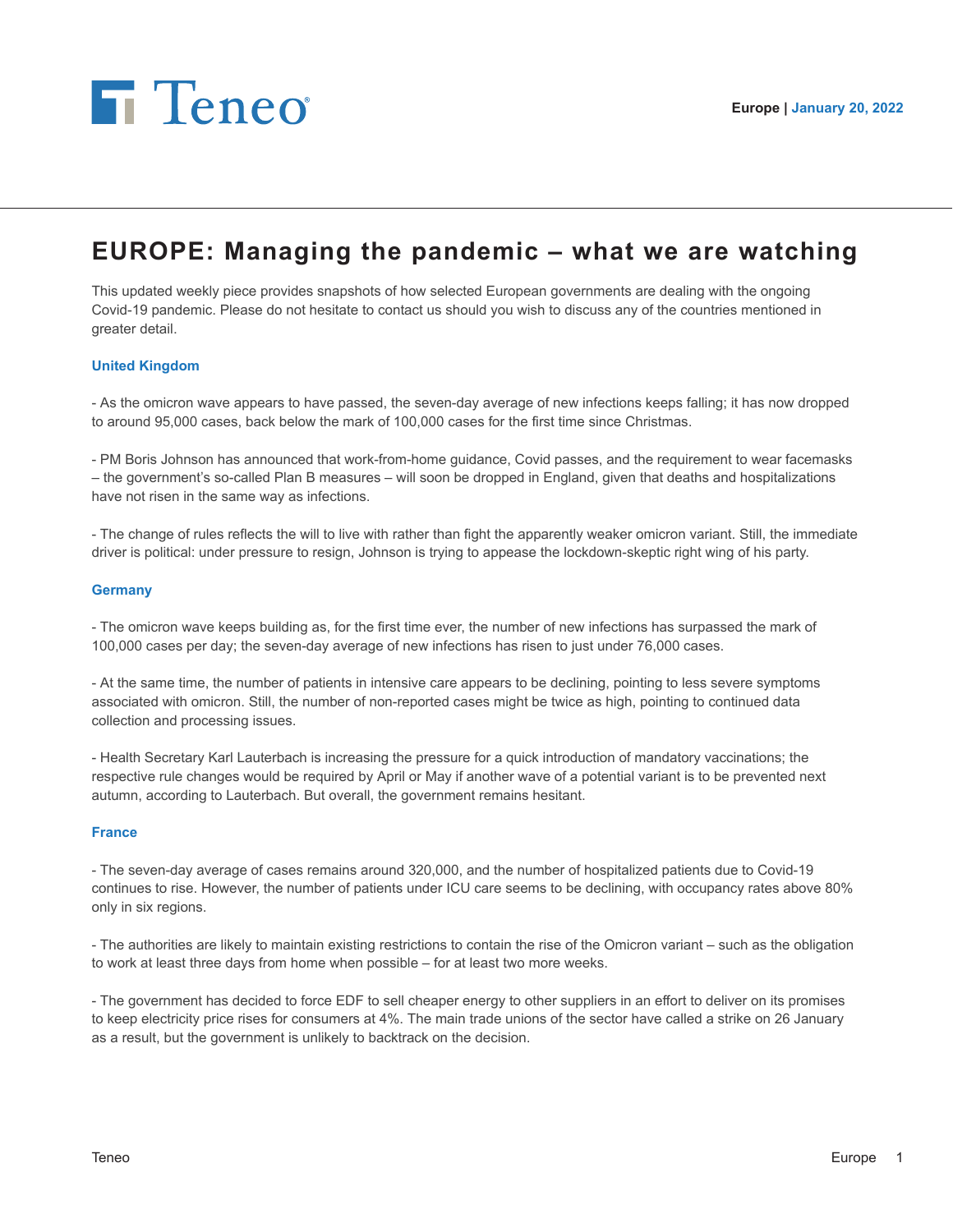### **Italy**

- The latest weekly data appear to show that the rate of contagion is slowing overall (the seven-day rolling average of new cases is just below 178,000), while hospital admissions and the test positivity rate are stable. However, health experts have warned that it is too early to say that Italy has reached the peak of the fourth wave.

- The government is reconsidering the use of its traffic light system in place since late 2020. It is unclear whether the tiered system will be altered or scrapped altogether, as Rome's strategy for dealing with the pandemic relies increasingly on vaccinations rather than restrictions.

- Almost 80% of the total population is fully vaccinated, while another 4.1% is waiting for the second dose. The third jab has been administered to 47.3% of the population.

# **Spain**

- The seven-day average of cases remains at around 30,000, and the number of hospitalized patients has continued to rise in recent days. However, ICU occupancy across the country remains below 25%.

- Two regions (Catalonia and Cantabria) have started to relax some of the restrictions in place to contain the sixth wave of the virus. In contrast, five (La Rioja, Andalusia, Navarra, the Canary Islands, and Galicia) have extended the measures until the end of January.

- The authorities decided last week to extend the provision of third doses to the general population. Around 38% of those eligible have so far received a booster shot.

#### **Greece**

- Despite a relatively rapid de-escalation in case numbers (the seven-day rolling average of new cases is at around 19,300), the epidemiological picture continues to cause concern due to the high number of deaths and hospitalizations.

- Greece imposed a vaccination mandate on 17 January for people 60 and older, as the country's vaccination rate (69% of the total population is fully vaccinated) remains below the EU average. Older people failing to get vaccinated will face penalties, starting at EUR 50 in January and followed by a monthly fine of EUR 100 after that.

- With pressure on the public health system persisting, the authorities extended on 19 January a series of restrictions on leisure and capacity ratios until the end of the month. The government has set aside almost EUR 500 million in January to help businesses and consumers facing higher energy costs and pandemic-related curbs.

# **Poland**

- The seven-day rolling average of new infections increased by 49%, while the number of deaths per day rose by 9% compared to the previous week. Hospital bed occupancy stands at 46%, down from 56% seven days ago. New infections are expected to reach new all-time highs in the coming weeks.

- Where possible, all public administration employees will be shifted to remote work in the coming days. The government is calling private employers to follow suit.

- The government is advancing a legislative bill that would allow employers to check the vaccination status of their employees. The bill struggled to win parliament's support in recent months. Health Minister Adam Niedzielski intends to resign unless the legislation is adopted by parliament.

# **Hungary**